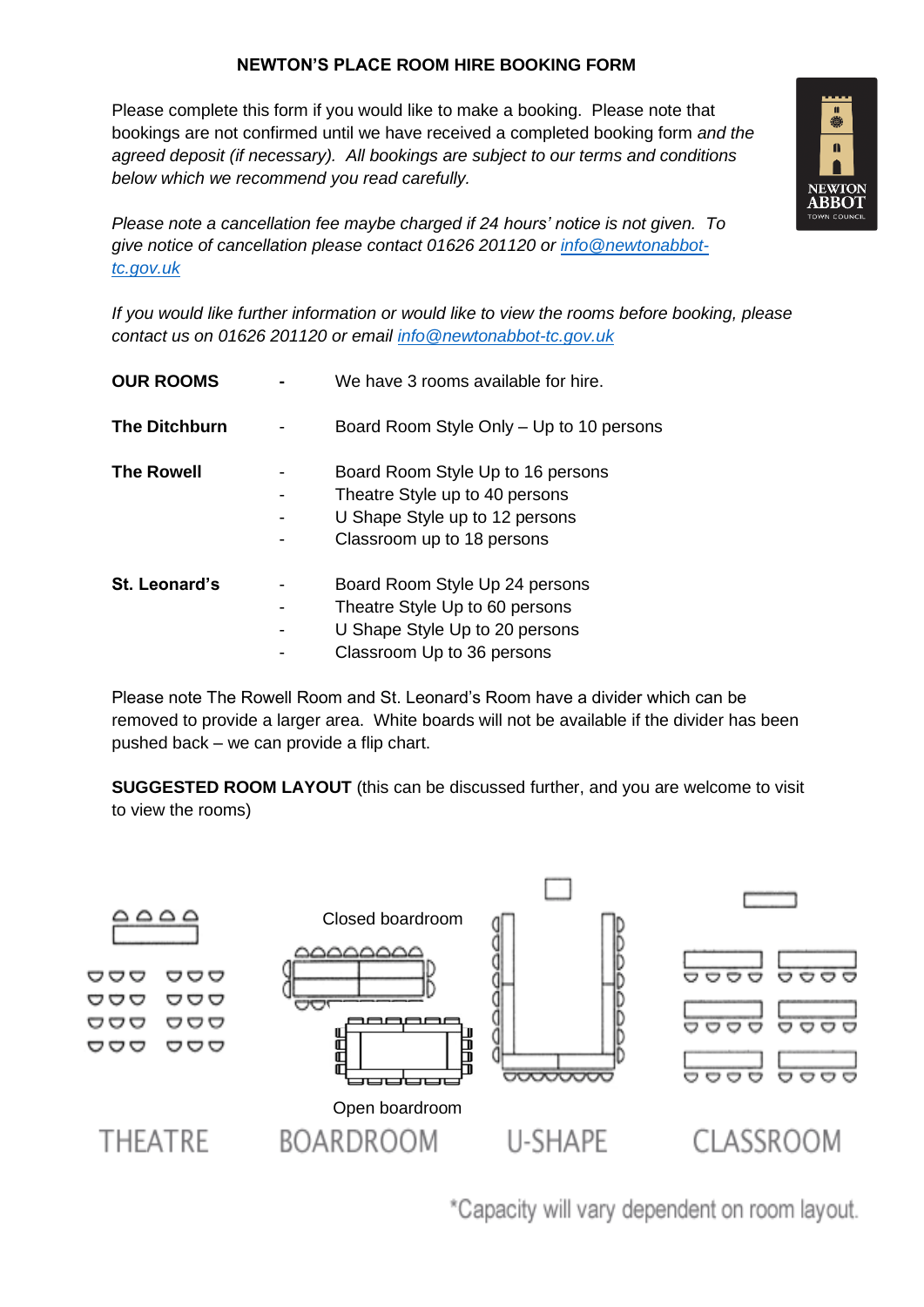**SESSION TIMES – This is to include setting up and packing away.**

9.00 A.M. – 1.00 P.M. 2.00 P.M. – 5.00 P.M. 6.00 P.M. – 8.30 P.M.

## NOTES:

No Kitchen facilities are available.

Tea/Coffee can be purchased via machine with cash - £1 coin per beverage – all coins are accepted but no change will be given.

It will be assumed that you have your own Indemnity Insurance.

We have first aid bags in each room; however, it will be your responsibility for any first aid needed.

Please leave the room in the condition you found it.

# ABOUT YOU

| <b>Contact Name</b>                                                 |                                                                                |  |  |  |  |  |
|---------------------------------------------------------------------|--------------------------------------------------------------------------------|--|--|--|--|--|
| <b>Contact Address</b>                                              |                                                                                |  |  |  |  |  |
|                                                                     |                                                                                |  |  |  |  |  |
|                                                                     |                                                                                |  |  |  |  |  |
| Telephone                                                           |                                                                                |  |  |  |  |  |
| Email                                                               |                                                                                |  |  |  |  |  |
| <b>Invoice Address</b><br>And contact                               |                                                                                |  |  |  |  |  |
|                                                                     |                                                                                |  |  |  |  |  |
|                                                                     | Is your organisation a community group or a registered charity group<br>YES/NO |  |  |  |  |  |
|                                                                     |                                                                                |  |  |  |  |  |
| <b>INFORMATION ABOUT YOUR EVENT</b>                                 |                                                                                |  |  |  |  |  |
| What is the purpose of your event: Meeting/Exhibition/training etc? |                                                                                |  |  |  |  |  |
|                                                                     |                                                                                |  |  |  |  |  |
|                                                                     |                                                                                |  |  |  |  |  |
|                                                                     |                                                                                |  |  |  |  |  |
|                                                                     |                                                                                |  |  |  |  |  |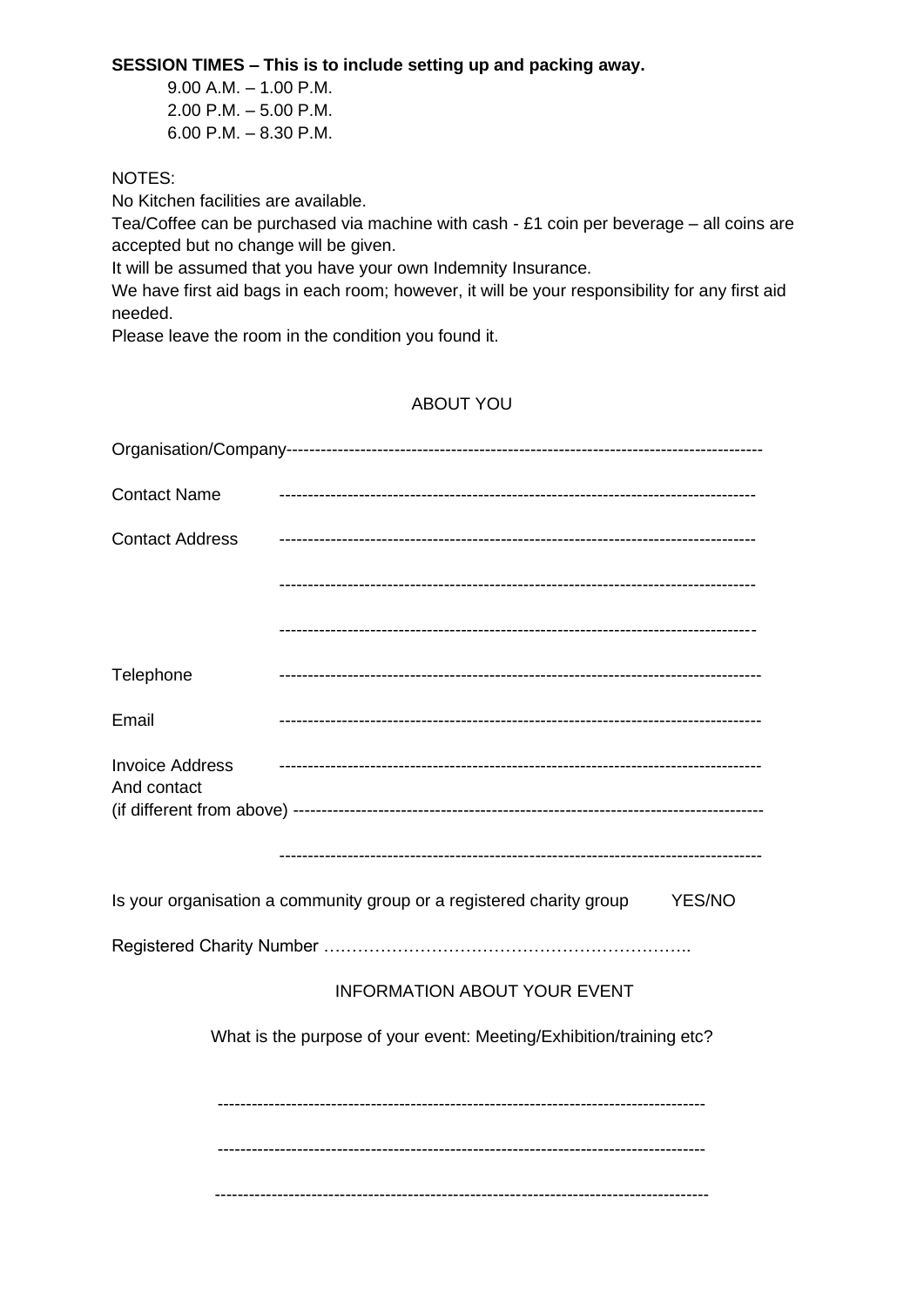| <b>Room Required</b>                               | <b>The Ditchburn</b>  | <b>The Rowell</b>         | St. Leonard's                                                     | <b>The Rowell</b>                                 |
|----------------------------------------------------|-----------------------|---------------------------|-------------------------------------------------------------------|---------------------------------------------------|
|                                                    |                       |                           |                                                                   | and                                               |
|                                                    |                       |                           |                                                                   | St. Leonard's                                     |
| Date                                               |                       |                           |                                                                   |                                                   |
| Layout style                                       |                       |                           |                                                                   |                                                   |
| Persons attending                                  |                       |                           |                                                                   |                                                   |
| <b>Arrival Time</b><br>(setting up)                |                       |                           |                                                                   |                                                   |
| <b>Event Start Time</b>                            |                       |                           |                                                                   |                                                   |
| <b>Event Finish time</b>                           |                       |                           |                                                                   |                                                   |
| Departure Time                                     |                       |                           |                                                                   |                                                   |
| Room Only                                          |                       |                           |                                                                   |                                                   |
| Equipment<br>(please tick required)                | TV only<br>Flip Chart | White Board<br>Flip Chart | Projector<br>Screen<br>Laptop<br>TV<br>White Board*<br>Flip chart | Projector<br>Screen<br>Laptop<br>TV<br>Flip Chart |
| <b>Total Price</b><br>To be completed by<br>office |                       |                           |                                                                   |                                                   |

\*The St. Leonard's & Rowell rooms have 5 white board each when used separately.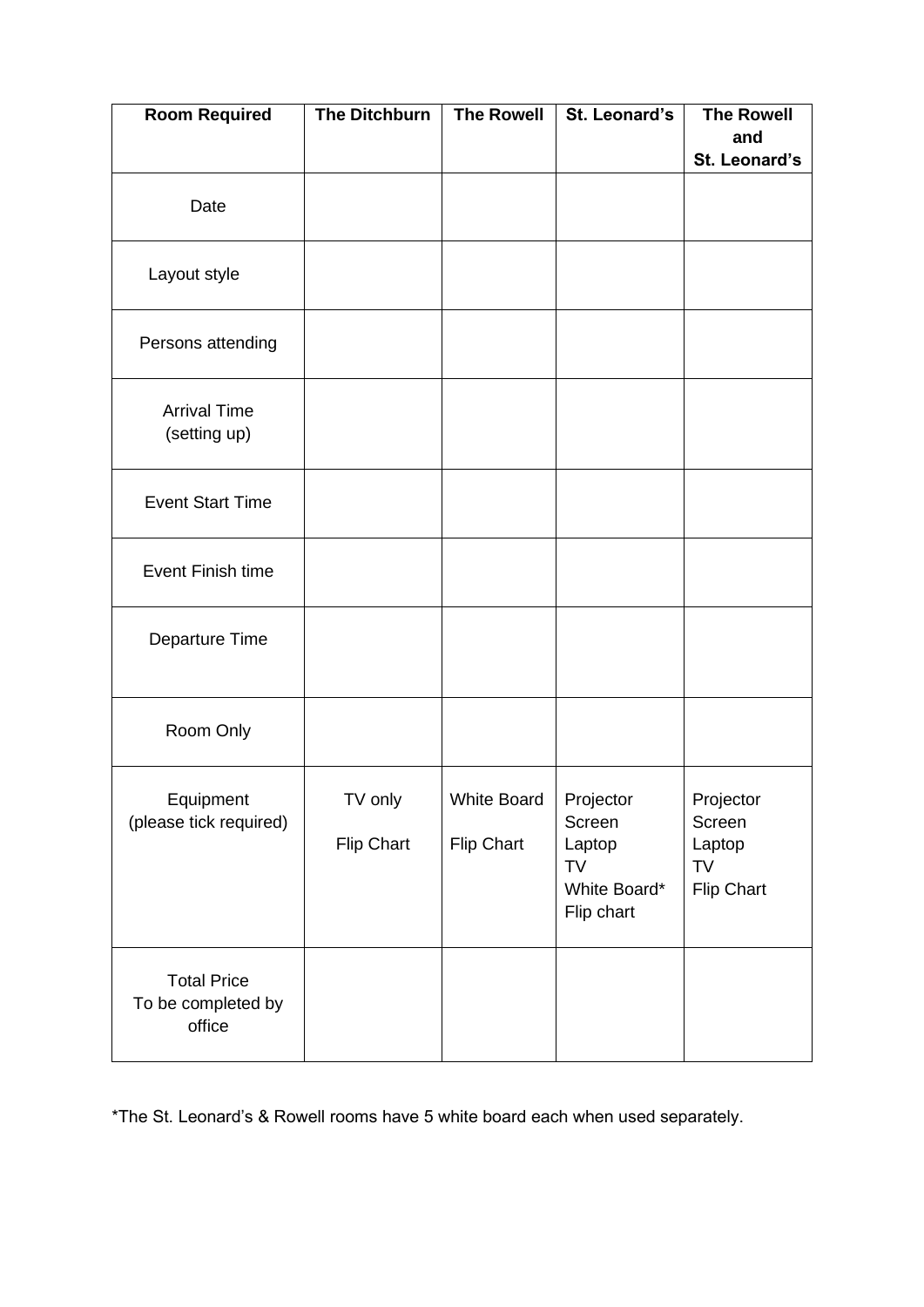# Terms for letting room at Newton's Place.

- 1. The amount of the letting fee is approved by the approved schedule of charges applicable at the date the accommodation is used. The current letting fee will be payable via invoice and must be paid within 30 days of date of invoice.
- 2. The Booking Manager may be obliged to change the room allocated in the interests of all the users of the Centre. This contingency arises rarely, and the hirer may cancel the booking if the room offered is unsatisfactory.
- 3. By booking accommodation, the individuals responsible undertake to meet the cost of any damage caused by them, or by their relevant organisation, to the structure, the equipment, or contents of the Centre.
- 4. No dogs or pets may be brought into the Centre.
- 5. All persons entering the Newton's Place must use the accommodation and its contents in a reasonable manner bearing in mind the other users of the premises and if they do not do so, may be requested by the staff to leave forthwith.
- 6. No person may attempt to alter the settings of the central heating installation or interfere with electrical or other fittings.
- 7. Where furniture is required, every endeavour will be made to leave it available in the relevant room.
- 8. All hirers must leave at the appropriate time for closing the Centre.
- 9. All persons using Newton's Place so at their own risk and the Newton Abbot Town Council, its Officers and employees accept no liability whatsoever for any personal injury, however caused, whilst in Newton's Place or its surrounding land or approaches.
- 10. Newton Abbot Town Council shall not be responsible for any equipment, money, valuables, and other belongings brought into the Centre by any person. All such items are used in the building entirely at the risk of the owner.
- 11. **Individuals signing the booking form (a) do so on their own behalf (b) confirm they are authorised to sign on behalf of the organisation (if any) shown as the hirer overleaf and (c) acknowledge they are personally responsible for the payment of the hire charge in the event of this not being paid by the organisation.**
- 12. **Individuals signing the form accept nomination as the appointed person (or undertake to notify the Booking Manager in good time of an alternative nominee) for the following purposes: -**

**(a) to be present during the period of hire to ensure the conditions of hire are satisfied and to be clearly identifiable to a member of the Group**

**(b) to ensure that all exit doors are unlocked**

**(c) to ensure all internal routes to the exit doors are unobstructed and a safe assembly point has been established outside the building in case of fire**

**(d) to ensure appropriate general lighting is switched on and all exit signs are illuminated**

**(e) to ensure there is no smoking inside the building and the group activities do not endanger those present**

**(f) the hirer must produce copy of any Music or Alcohol licence if necessary** 

**(g) to ensure the volume of amplified sound is reasonable in the circumstances and** 

**the use of the premises does not cause disturbance to nearby residents and passers-**